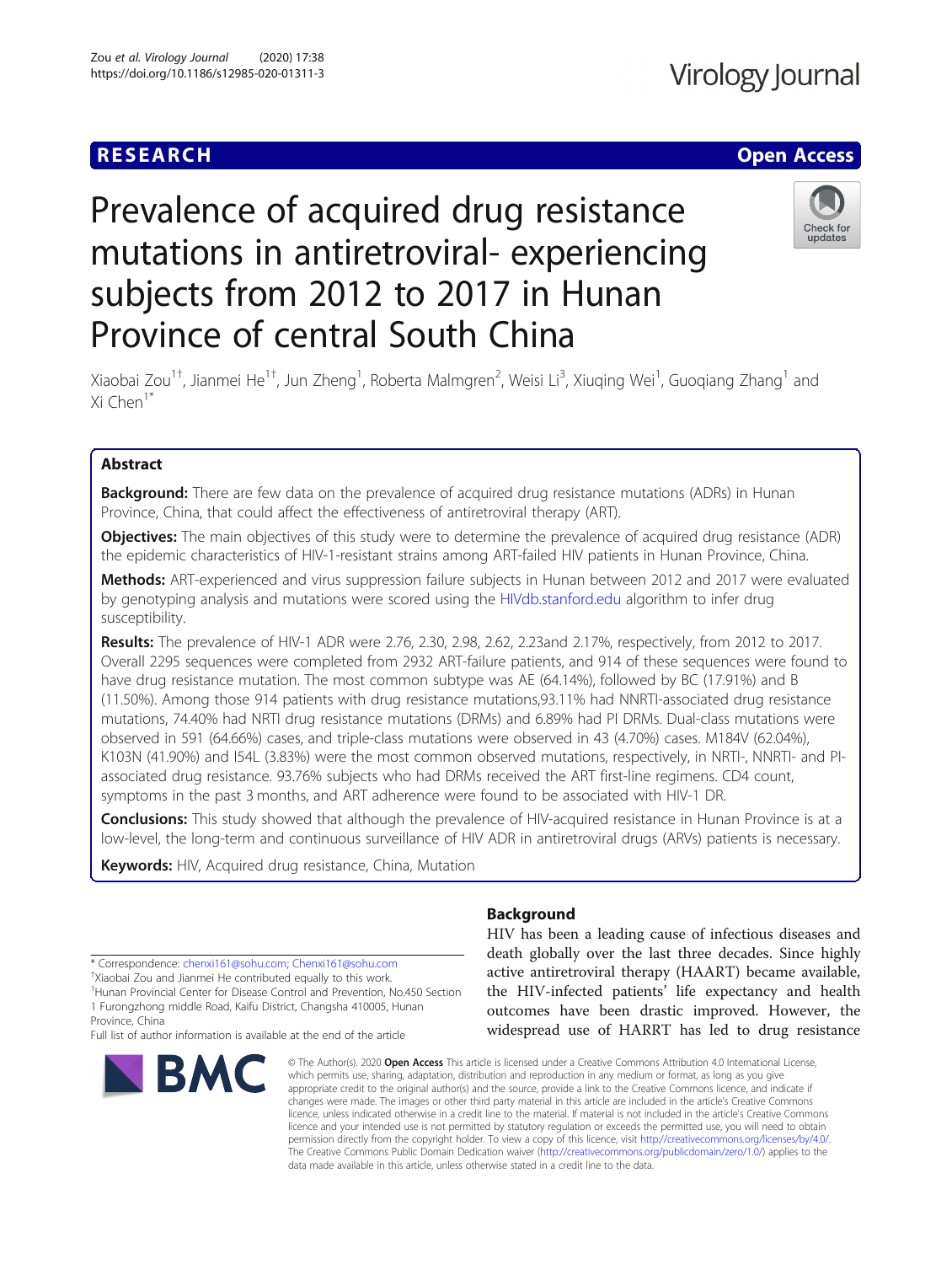(DR) to ARVs, which undermines their effectiveness [\[1](#page-8-0), [2\]](#page-8-0). Drug resistance can be categorized into ADR mutations in treatment-experienced patients and transmitted drug resistance (TDR) mutations in treatment-naïve individuals, both of which could cause the failure of the antiretroviral therapy (ART). Ignoring TDR can result in treatment failure of antiretroviral regimens, and ADR is often associated with virological failure (VF) and can increase the burden of treatment  $[3, 4]$  $[3, 4]$  $[3, 4]$ . While TDR has been well documented, fewer studies report on the rates of ADR. A systematic review from resource limited settings reports on rates of ADR steadily increased with time on ARV [\[5](#page-8-0)].. M184V is the most commonly occurring NRTI ADR mutation. In vitro, it causes high-level resistance to lamivudine (3TC). The next most common ADR mutation is the K103N mutation (associated with nonnucleoside reverse transcriptase inhibitors; NNRTIs) which cause high-level resistance to nevirapine (NVP) and variable resistance to efavirenz (EFV) [\[6\]](#page-8-0).

Since the first case of HIV infection was found in 1992, there were 29,002 people living with HIV (PLWH) to the end of 2017 in Hunan province, which is in south central China, and has a population of 68 million. More than 25,530 HIV/AIDS patients had received free highly active antiretroviral therapy (HAART) and were still in treatment which is supported by the government by the end of 2017. Although stavudine (D4T) and zidovudine (AZT) are not recommended as first-line therapy in the US and Europe, in much of Asia and other resourcelimited settings, the most common first-line regimens for HIV-infected patients still contain either D4T or AZT, which are less costly than tenofovir (TDF) [\[7](#page-8-0)–[9](#page-8-0)]. The first line regimen of HAART given to patients in Hunan Province China is a triple therapy choosing from d4T, AZT, TDF, 3TC, Efavirenz (EFV) and nevirapine (NVP), all these generic drugs produced in China. Lopinavir/ritonavir (LPV/r), produce outside China, is the second-line drug. A recent Hunan Province molecular epidemiology survey showed that 4 HIV-1 subtypes in Hunan province reported were CRF\_01AE, CRF07\_BC, B and C. CRF\_01AE was the dominant subtype strain (more than 70%) [\[10](#page-8-0)–[12\]](#page-8-0).

The emerging ADR and subsequent treatment failure pose a major concern for HIV ART in resource-limited settings where treatment options are limited. The objective of this study is to determine the prevalence and DRMs of HIV-1 virologic failure and acquired drug resistance among ART-experienced adults in Hunan Province, China.

#### Methods

# Ethical statement

The research protocol, approved by the relevant institutional review boards or independent ethics committees, was conducted in accordance with standards for the protection of patient safety and welfare and in compliance with Good Clinical Practices and the principles of the Declaration of Helsinki and its amendments. According to "National Free AIDS ARV guidelines" (China), all participants who receive treatment from AIDS ARV supported by the Chinese government must have viral load testing and genotypic testing, which will be used for this study. Verbal informed consent is given to the doctors at the clinical sites who are responsible for the AIDS patients, and the patients' names were kept on a list with the doctors' signature. The study and the verbal consent procedure were approved by the Ethical Committee of Hunan Provincial Center for Disease Control and Prevention (ethical approval number: 201801).

# Subjects

The Chinese national free ARV treatment policy guidelines recommend that patients on ART should have an HIV viral load test at least once a year  $[10-12]$  $[10-12]$  $[10-12]$ . If the viral load is > 1000 copies/ml, a HIV drug resistance genotypic test (Sanger Sequencing based) should be performed. All the patients seen between 2012 to 2017 who had taken ART more than 6 months and had a test for virus load (VL) by the Hunan CDC HIV Laboratory were enrolled in this study. Primary inclusion criteria: 1) HIVinfected; 2) on ART more than 6 months; 3) a minimum of 18 years of age; 4) a plasma HIV RNA > 1000 copies/ mL with any CD4+ lymphocyte count. The data were extracted from the Chinese National HIV DR Surveillance database, Questionnaire data from the Chinese HIVDR database on age, ethnicity, gender, profession, education, marital status, route of HIV transmission, initial ART regimen and missed doses in the past month were collected by trained interviewers [[13](#page-8-0)]. The viral load testing and drug resistance testing were done by the Hunan CDC HIV Laboratory.

# Laboratory tests

## $CD4<sup>+</sup>$  T cell abs count and viral load testing

CD4<sup>+</sup> T cell abs counts were determined with a FACS Calibur (Becton Dickinson, Mountain View, California, USA) in freshly collected whole blood (within 24 h). Plasma HIV-1-RNA viral loads were determined using the COBAS TaqMan HIV-1 test, version 2.0 (CAP/CTM v2.0) with a lower limit of detection of 40 RNA copies/ ml and Abbott m2000 Diagnostics Systems with a lower of detection of 150 RNA copies/ml.

### RNA extraction, amplification and sanger sequencing

HIV RNA was then extracted from 140 ul of plasma using the QIAmp Viral RNA mini kit (Qiagen, Germany) according to the manufacturer's protocol. Approximately 1247 bp pol fragments (HXB2 positions 2057–3304)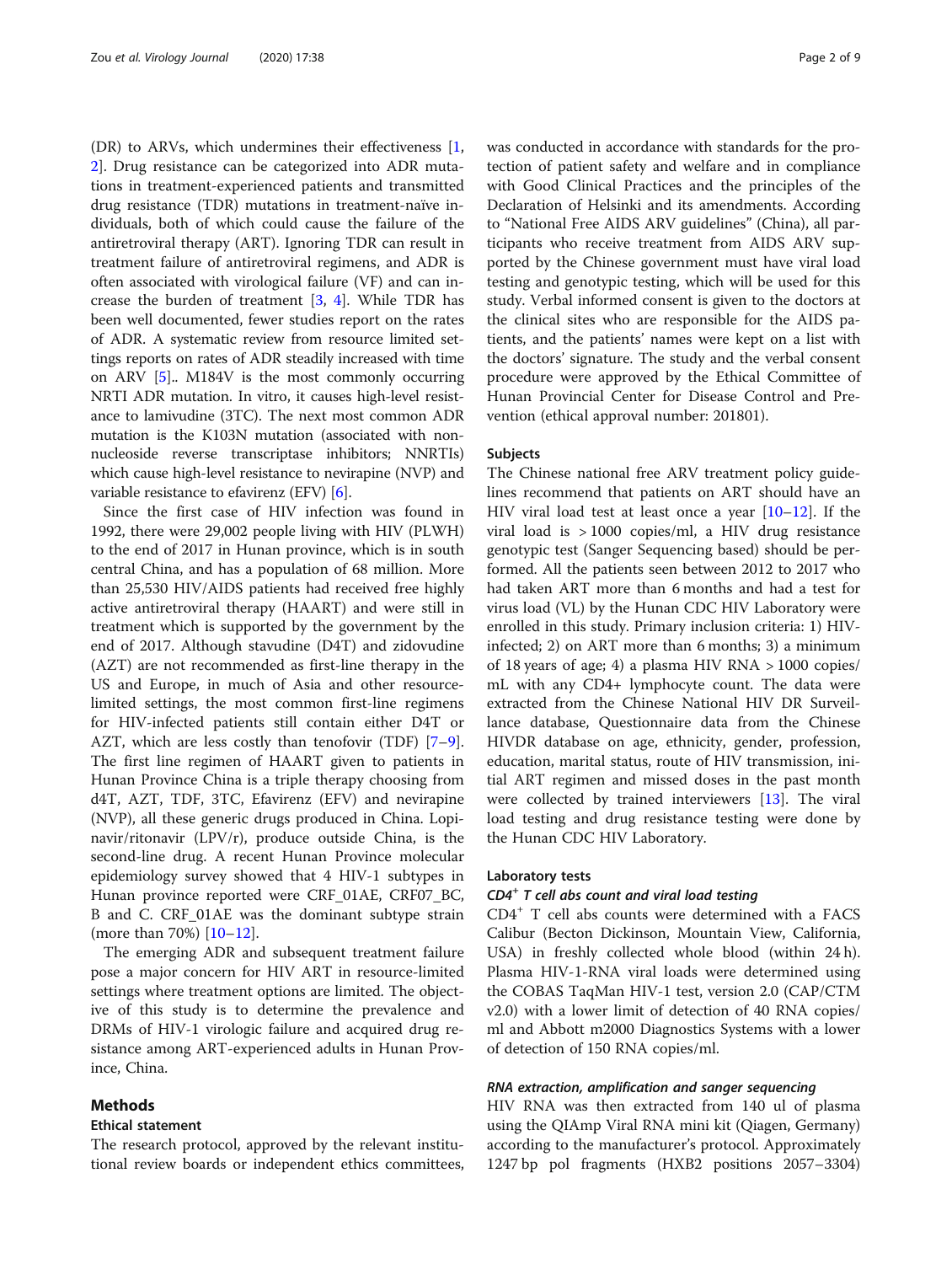were amplified by nested reverse transcriptase polymerase chain reaction (nested RT-PCR). The 1st round PCR using one-step RT PCR kits (Promega, USA) with primers: F1a (5′- TGAARGAITGYACTGARAGRCAGGCTAAT − 3′), F1b(5′- ACTGARAGRCAGGCTAATTTTTTAG − 3′) and RT-R1(5'-ATCCCTGCATAAATCTGACTTGC − 3′) and the cycling conditions were as follows: incubation at  $50^{\circ}$ C for  $45$  min,  $94^{\circ}$ C for  $2$  min, then  $35$  cycles of 94 °C for 15 s, 50 °C for 20 s, and 72 °C for 2 min 30 s, the 72 °C for 10 min. The 2 $s$ <sup>t</sup> round was implemented using Taq PCR Mastermix (Tiangen, Beijing, China) with primers: PRT-F2(5′- CTTTARCTTCCCTCARATCACT CT − 3′) and RT-R2(5′-CTTCTGTATGTCATTGAC AGTCC  $-3'$ ) and the condition were: 94 °C for 4 min, then 30 cycles of 94 °C for 15 s,55 °C for 20 s, and 72 °C for 2 min and then 72 °C for 10 min. The PCR products were purified and sequenced by the North Genomics Research Center (Sinogenomax Ltd., Beijing).

### Sequence and mutation analysis

The results from sequencing were aligned and assembled manually by Bio Eidt (7.0.2) and ContigExpress Project, a component of the Vector NTI Suite 6 software, Major drug-resistance mutations were defined according to the IAS-USA 2015 list [\[14\]](#page-8-0). The subtype analysis and the level of clinically relevant loss of antiviral activity for each drug was determined using the Stanford HIVdb algorithm (<http://hivdb.stanford.edu>), with a resistance score of  $\geq$ 15 for any drug [\[14,](#page-8-0) [15\]](#page-8-0). Statistical analyses were conducted using STATA 15.0 (STATA Corp, Texas, USA). Findings with  $P < 0.05$  were used to determine statistical significance.

# Results

# Demographics characteristics

For the years 2012 to 2017, there were 1520, 3650, 6749, 8215 and 9380 patients respectively who received ART more than 6 months and who had done the VL testing. The proportion of patients with ART failure (VL >1000copies/ml) was 8.55% (130/1520), 8.30% (303/ 3650), 8.67% (585/6749), 8.23% (675/8215), 7.49% (703/ 9380) and 7.12% (536/7524).

Most of the subjects were male (71.59%, 2099/2932). The median age was 44. (IQR: 33–52), and the age distribution was mainly in adults aged 30–44 years old, but the percentage of the older population  $(>60)$  has increased year by year (from 12.31 to 25.19%). Half of the study population were married or cohabiting (52.49%, 1539/ 2932). The most common route of infection was heterosexual (73.91%, 2167/2932), the proportion of PWID (persons who inject drugs) showed a declining pattern each year from 2012 to 2017(from 19.23% to 4.66 and MSM increased year by year, (from 2.31 to 14.93%).The median virus load of participants was 18, 882 copies/ml (IQR 5215–63,000), and the median CD4 was 189 cells/ml (IQR:81–277). (Table [1](#page-3-0).)

#### Prevalence of HIV drug resistance mutation

Among the 2932 ART failures, 2295 pol area complete sequences (1200 bp) were obtained by Sanger sequencing. The primary subtype was AE (64.14%, 1472/2295), followed by BC (17.91%, 411/2295) and B (11.50%, 264/ 2295) (Table [2\)](#page-4-0). Although the AE subtype was the most common strain in most cities in Hunan Province, in Zhangjiajie City subtype B was the main strain.

Nine hundred and fourteen of 2295(39.83%) had at least one primary drug resistance mutation (DRM) according to the Stanford HIVdb algorithm SDRM list of mutations  $[16]$ . The annual acquired drug resistance (ADR) rates for 2012 to 2017 were 2.76%(42/1520), 2.30%(84/3650), 2.98%(201/6749), 2.62%(215/8215), 2.23%(209/9380), and 2.17%(163/7524). Ninety-three percent (851/914) of cases had NNRTI-associated drug resistance mutations; 680 cases (74.40%) had mutations associated with NRTI resistance, and 63 had PI DRMs (6.89%). Dual-class mutations were observed in 591  $(64.66%)$  cases: 583 NRTI + NNRTI, four NRTI + PI and four NNRTI + PI. Triple-class mutations were observed in 43 (4.70%) sequences (Table [2](#page-4-0)). The most common primary NRTI mutations detected included M184V (62.04%), K65R (20.24%), K70R (15.01%), T215D/S (9.41%), Y115F (7.22%) and M41L (6.35%). The most frequent mutations to NNRTIs were K103N (41.90%), Y181C (28.12%), G190A (26.48%), K101E (11.71%), V106M/A (10.94%), V108I (7.44%), 221Y (7.22%) and Y188H (5.91%).The proportion of PI-associated DRMs showed a tendency to increase from 2012 to 2017(0, 0, 0.22, 0.98, 1.86 and 3.81%). The major mutations were I54L (3.83%), V82L (2.84%) and M46I/L (1.53%). All of these can lead to LPV/r resistance (Table [3](#page-5-0)). The NNRTI (t)-associated mutation G190A emerged in 92.24% (202/219) of the subtype CRF01AE sequences and in 7.76% of other subtypes  $(p < 0.05)$ . Y181C also emerged frequently in subtype CRF01AE sequences (71.60% vs 28.40% for other subtypes, p < 0.05).

Eight hundred and fifty-seven of 914 subjects (93.76%) who had DRMs received the ART first-line regimens that include two NRTIs and one NNRTIs. All the regimens contain 3TC, 468 patients took AZT + NVP/EFV, 102 took D4T + NVP/EFV and 287 took TDF + NVP/ EFV. 6.13% of patients (56/914) received the second-line regimens which were made with LPV/r and two NRTIs /NNRTIs. Only 1 patient took the Raltegravir (RAL) + 3TC+ Abacavir (ABC). Among the 1381 no DRMs subjects, 882(63.87%, 882/1381) took the first-line regimens: 424 took AZT + NVP/EFV, 62 took D4T + NVP/EFV and 396 took TDF + NVP/EFV; 499(36.13%, 499/1381)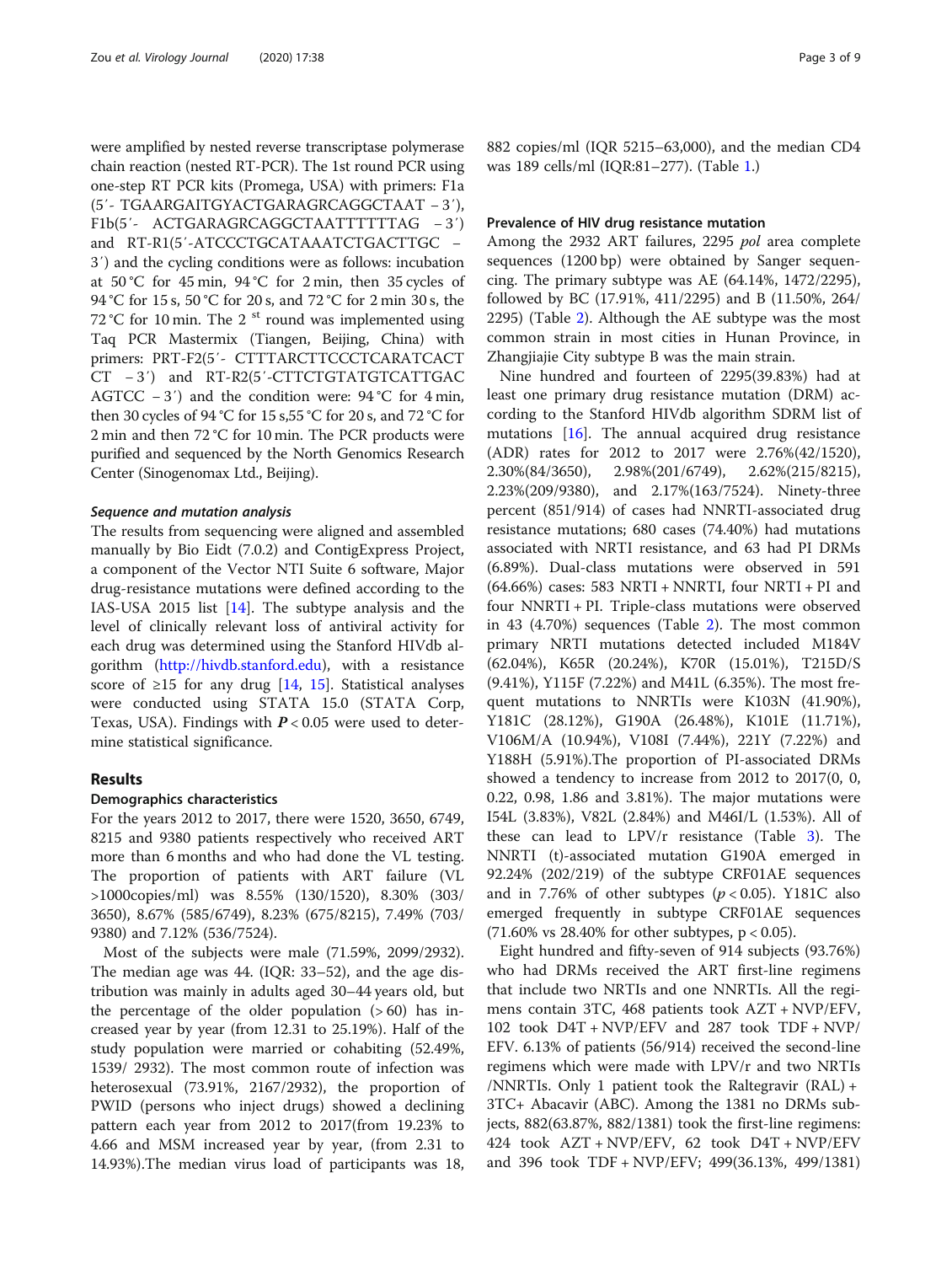<span id="page-3-0"></span>Table 1 Demographic Characteristics of the ART-Failure patients in Hunan Province from 2012 to 2017

|                                        | $2012(n = 130)$          | $2013(n = 303)$          | $2014(n = 585)$          | $2015(n = 675)$            | $2016(n = 703)$          | $2017(n = 536)$          | Total( $n = 2932$ )      |
|----------------------------------------|--------------------------|--------------------------|--------------------------|----------------------------|--------------------------|--------------------------|--------------------------|
| Gender                                 |                          |                          |                          |                            |                          |                          |                          |
| Male                                   | 83                       | 208                      | 401                      | 492                        | 395<br>520               |                          | 2099                     |
| Female                                 | 47                       | 95                       | 184                      | 183                        | 183                      | 141                      | 833                      |
| Age                                    |                          |                          |                          |                            |                          |                          |                          |
| < 14                                   | 3                        | 3                        | 14                       | 5                          | 6                        | 5                        | 36                       |
| $15 - 29$                              | 16                       | 37                       | 85                       | 111                        | 125                      | 96                       | 470                      |
| $30 - 44$                              | 60                       | 134                      | 229                      | 210                        | 192                      | 171                      | 996                      |
| $45 - 59$                              | 35                       | 80                       | 141                      | 196                        | 208                      | 129                      | 789                      |
| $\geq 60$                              | 16                       | 49                       | 116                      | 153                        | 172                      | 135                      | 641                      |
| Median and IQR                         | 41 (33-49)               | 43 (32-54)               | $42(33-52)$              | 45 (34-58)                 | 46 (33-59)               | $44(31 - 56)$            | 44 (33-52)               |
| <b>Route of Infection</b>              |                          |                          |                          |                            |                          |                          |                          |
| <b>BLOOD</b> transmission              | 6                        | 10                       | $\overline{7}$           | 5                          | 5                        | 8                        | 41                       |
| <b>PWID</b>                            | 25                       | 50                       | 67                       | 69                         | 47                       | 25                       | 283                      |
| <b>MSM</b>                             | 3                        | 19                       | 45                       | 58                         | 76                       | 80                       | 281                      |
| Heterosexual                           | 88                       | 214                      | 431                      | 506                        | 537                      | 391                      | 2167                     |
| Vertical transmission                  | 3                        | 3                        | 14                       | 5                          | 6                        | 8                        | 39                       |
| Unkown                                 | 5                        | 7                        | 21                       | 32                         | 32                       | 24                       | 121                      |
| <b>Marital Status</b>                  |                          |                          |                          |                            |                          |                          |                          |
| Single                                 | 25                       | 70                       | 136                      | 146                        | 189                      | 159                      | 725                      |
| Married/cohabitation                   | 76                       | 156                      | 319                      | 376                        | 349                      | 263                      | 1539                     |
| Divorced/separated                     | 14                       | 41                       | 86                       | 101                        | 109                      | 75                       | 426                      |
| Widowed                                | 15                       | 36                       | 39                       | 49                         | 52                       | 36                       | 227                      |
| Unknown                                | $\overline{0}$           | $\overline{0}$           | 5                        | 3                          | 5                        | 3                        | 16                       |
| <b>HIV RNA levels</b><br>(Median, IQR) | 14,950 (5090-<br>63,500) | 26,405 (6813-<br>74,022) | 29,361 (6791-<br>79,763) | 18,344.5 (5162-<br>68,838) | 14,631 (4315-<br>51,518) | 15,717 (4760-<br>51,048) | 18,882 (5215-<br>63,000) |
| CD4 levels (Median,<br>IQR)            | 167 (74-247)             | 182.5 (89-257)           | 174.5 (76-255)           | 188.5 (81-275)             | 200.5 (81-287)           | 208 (89.5-<br>306.5)     | 189 (81-277)             |

HIV RNA levels expressed in copies/ml, CD4 levels expressed in cells/mm<sup>3</sup>

PWID Persons who inject drugs, MSM Man have sex with man, IQR Interquartile range

received the second-line regimens (LPV/r or RAL or  $ABC + 3TC + NVP$ .

# Factors associated with the detection of ADRs

Nine potential risk factors were considered in the multivariate logistic regression analysis (Table [4](#page-6-0)). Of these factors, the CD4+ T cell count, symptoms in recent three months and ART non-adherence (missed doses in the prior 7 days) were related to HIV-1 DR  $(p < 0.05)$ . The odds of having a drug resistance mutation were 3.15 times higher for a patient who had low-level CD4  $count(\leq 200 \text{ cells/mm}^3)$  than for a patient who had a high-level CD4 count(> 200 cells/mm<sup>3</sup>)(95% CI:2.54– 3.89). The patients who had symptoms in the last 3 months had a higher risk for developing drug resistance mutation compared with those with no symptoms in the last 3 month (OR:1.48, 95%CI:1.18–1.85). There were 59.63% (545/914) DRMs detected subjects who reported missing a dose in the last 7 days, and compared to 37.29% (515/1381) no mutation detected subjects who missed a dose in the last 7 days (OR:2.94,95% CI:2.38–3.63). The patients taking regimens containing TDF or LPV/r had fewer resistance mutations compared with the patients on regimens containing AZT ( $P < 0.05$ ). The age, gender, subtype, WHO clinical stage and routes of infection did not show significantly differences between DRMs identified and no DRM identified group ( $P > 0.05$ ).

# **Discussion**

Our study aimed to elucidate the prevalence of HIV ADRs in ART VF subjects, since ADR is one major problem with the efficacy of ART as it affects the clinical outcomes of treatment. In this study, the annual ADR rate was lower than the threshold low-incidence rate defined by WHO of 5% [\[17](#page-8-0)] (from 2012 to 2017: 2.76, 2.44, 2.98, 2.68, 2.24 and 2.19%). This situation is mainly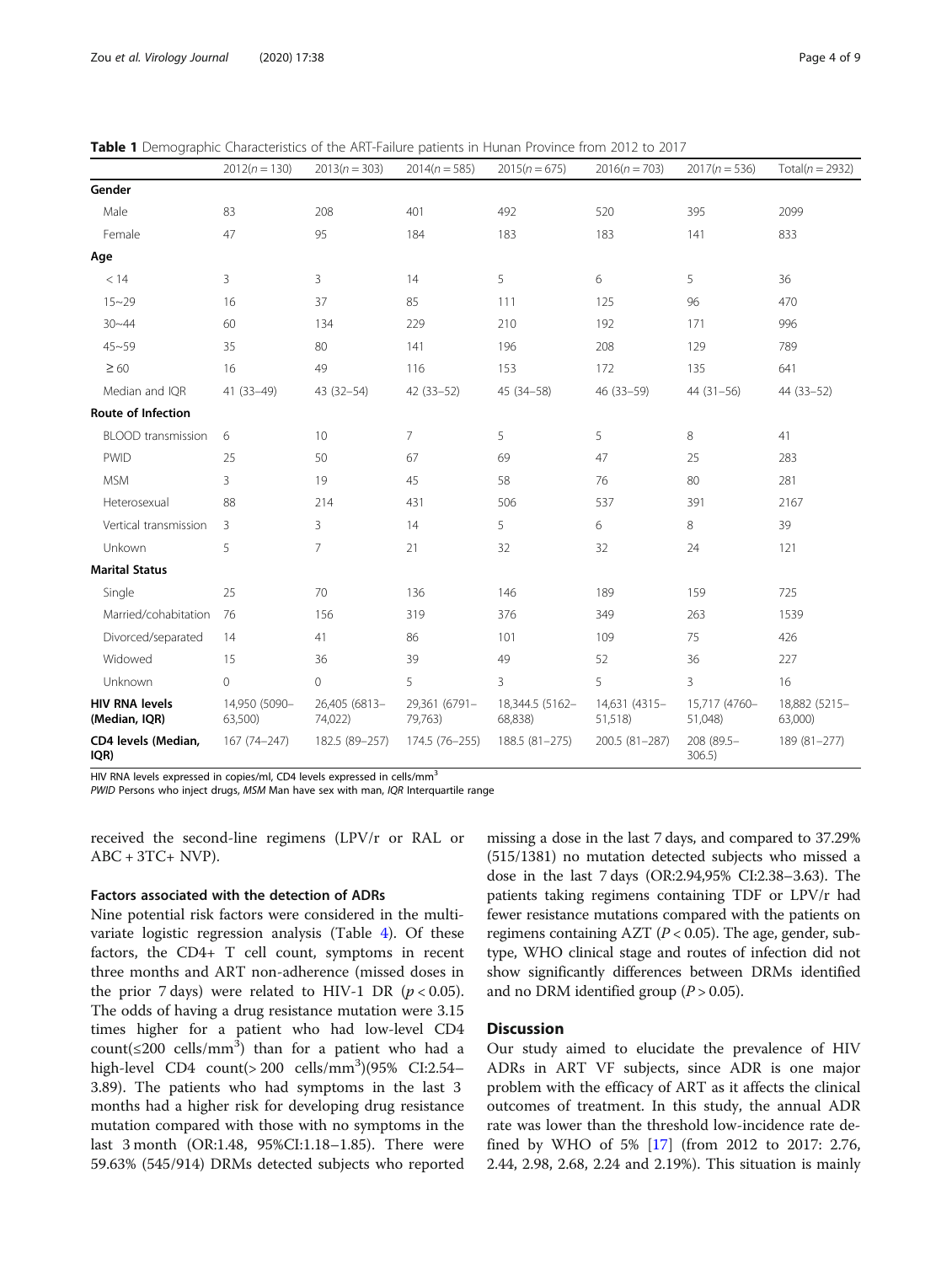| <b>ART Failure</b>       | 130          | 303          | 585          | 675          | 703          | 536            | 2932          |
|--------------------------|--------------|--------------|--------------|--------------|--------------|----------------|---------------|
| <b>Obtained sequence</b> | 112          | 239          | 508          | 511          | 528          | 397            | 2295          |
| Subtype                  |              |              |              |              |              |                |               |
| АE                       | 75 (66.96%)  | 163 (68.20%) | 355 (69.88%) | 365 (71.43%) | 294 (55.68%) | 220 (55.42%)   | 1472 (64.14%) |
| BC                       | 11 (9.82%)   | 26 (10.88%)  | 80 (15.75%)  | 106 (20.74%) | 115 (21.78%) | 73 (18.39%)    | 411 (17.91%)  |
| B                        | 21 (18.75)   | 37 (15.48%)  | 52 (10.24%)  | 30 (5.87%)   | 66 (12.50%)  | 58 (14.61%)    | 264 (11.50%)  |
| C                        | 4(3.57)      | 13 (5.44%)   | 20 (3.94%)   | 9(1.76%)     | 23 (4.53%)   | 12 (3.02%)     | 81 (3.53%)    |
| Other                    | $1(0.89\%)$  | $\circ$      | $1(0.20\%)$  | $1(0.20\%)$  | 30 (5.68%)   | 34 (8.56%)     | 67 (2.92%)    |
| <b>DRMs</b>              | 42           | 84           | 201          | 215          | 209          | 163            |               |
| Only PI                  | $\mathbf{0}$ | $\mathbf 0$  |              | 3            | 4            | $\overline{2}$ | 10            |
| Only NRTI                |              |              | 13           | 6            | 21           | 7              | 49            |
| <b>Only NNRTI</b>        | 6            | 23           | 57           | 56           | 50           | 29             | 221           |
| PI and NRTI              | $\Omega$     | $\mathbf 0$  | $\mathbf{0}$ |              |              | $\overline{2}$ | 4             |
| PI and NNRTI             | $\mathbf{0}$ | $\mathbf{0}$ | $\mathbf 0$  | $\mathbf{0}$ | 3            |                | 4             |
| NRTI and NNRTI           | 35           | 60           | 129          | 144          | 121          | 94             | 583           |
| PI and NRTI and NNRTI    | $\mathbf{0}$ | 0            |              | 5            | 9            | 28             | 43            |

<span id="page-4-0"></span>Table 2 The subtype distribution of the ART failures patients from 2012 to 2017. and the different drug resistance classes (single/ double/ Triple drug resistance) in these patients

Note: ART Antiretroviral therapy

DRMs Drug resistance mutations<br>PLP rotease inhibitor

*PI* Protease inhibitor<br>NRTI Nucleoside rev

*NRTI* Nucleoside reverse transcriptase inhibitors<br>NNRTI Non-nucleoside reverse transcriptase inh

NNRTI Non-nucleoside reverse transcriptase inhibitors

due to the expansion of National Free Antiretroviral Treatment Program (NFATP) in Hunan Province in recent years. Early antiviral treatment can control virus replication as early as possible, and reduce the possibility of drug resistance [[13,](#page-8-0) [18\]](#page-8-0). The result showed that CRF01 AE is still the most dominance subtype in Hunan province (64.14%), followed by subtype BC,B and C, the finding corresponding to the last years of the Hunan Province molecular epidemiology survey (2009–2015) results [\[10](#page-8-0)–[12,](#page-8-0) [19](#page-8-0)].. The prevalence of HIV-1 subtype B was significantly higher in Zhangjiajie City compared with other areas in Hunan province. Most of the HIV infected people were older people, who lived same area. Previous studies have had similar findings [\[20](#page-8-0)]. A HIV epidemic outbreak of subtype B occurred in former plasma donors (FPDs) in central China in 1990s [\[21](#page-8-0), [22](#page-8-0)]. Some of the FPDs came from Zhangjiajie city, and as a result the B strains were introduced into Zhangjiajie. Due to the economic backwardness of the region, traffic congestion, limited emigration, and open sex, the B strain became a localized epidemic.

In addition to the common subtypes, other subtypes including combined subtype CRF06cpx, CRF09cpx, CRF18cpx and CRF45cpx were found in the last 2 years (2016 and 2017). This may indicate a more complicated and diverse trend of HIV-1 epidemiology emerging in Hunan province.

The most frequently identified ADR present in NRTI was M184V/I (61.27%), followed by K65R (19.96%). The elevated presence of M184V/I is expected and arises as a consequence of the use of 3TC as part of all the firstline regimens in China [[23\]](#page-8-0). Although M184V/I causes high-level in vitro resistance to 3TC, M184V/I is not a contraindication to continued treatment with 3TC because it increases susceptibility to AZT, and in addition, it is associated with clinically significant reductions in HIV-1 replication [[14,](#page-8-0) [24,](#page-8-0) [25](#page-8-0)]. Similar to our study finding, a high prevalence of M184 V/I mutation has been reported in Asia, Sub-Saharan Africa and Latin America, but a lower prevalence in western Europe [[26](#page-8-0)–[31](#page-8-0)]. This difference can be explained by the more frequent use of 3TC in low- and middle-income countries than in West European countries. K65R is the signature mutation associated with TDF resistance [\[32,](#page-8-0) [33\]](#page-8-0). This study showed that K65R codon mutation had a significant increase from 2014 (71.4, 6.74, 16.42, 22.73%, 20.48 and 30.91%, respectively, from 2012 to 2017), due to the widespread use of TDF replacing AZT and D4T as a part of the first-line treatment from 2014 in China following WHO recommendations [\[34](#page-8-0)].

NNRTIs are notorious for rapidly triggering the emergence of drug-resistant HIV-1 variants. One NNRTI drug mutation can lead to multiple and high-level NNRTI-associated drug resistance [\[35](#page-8-0)]. The prevalence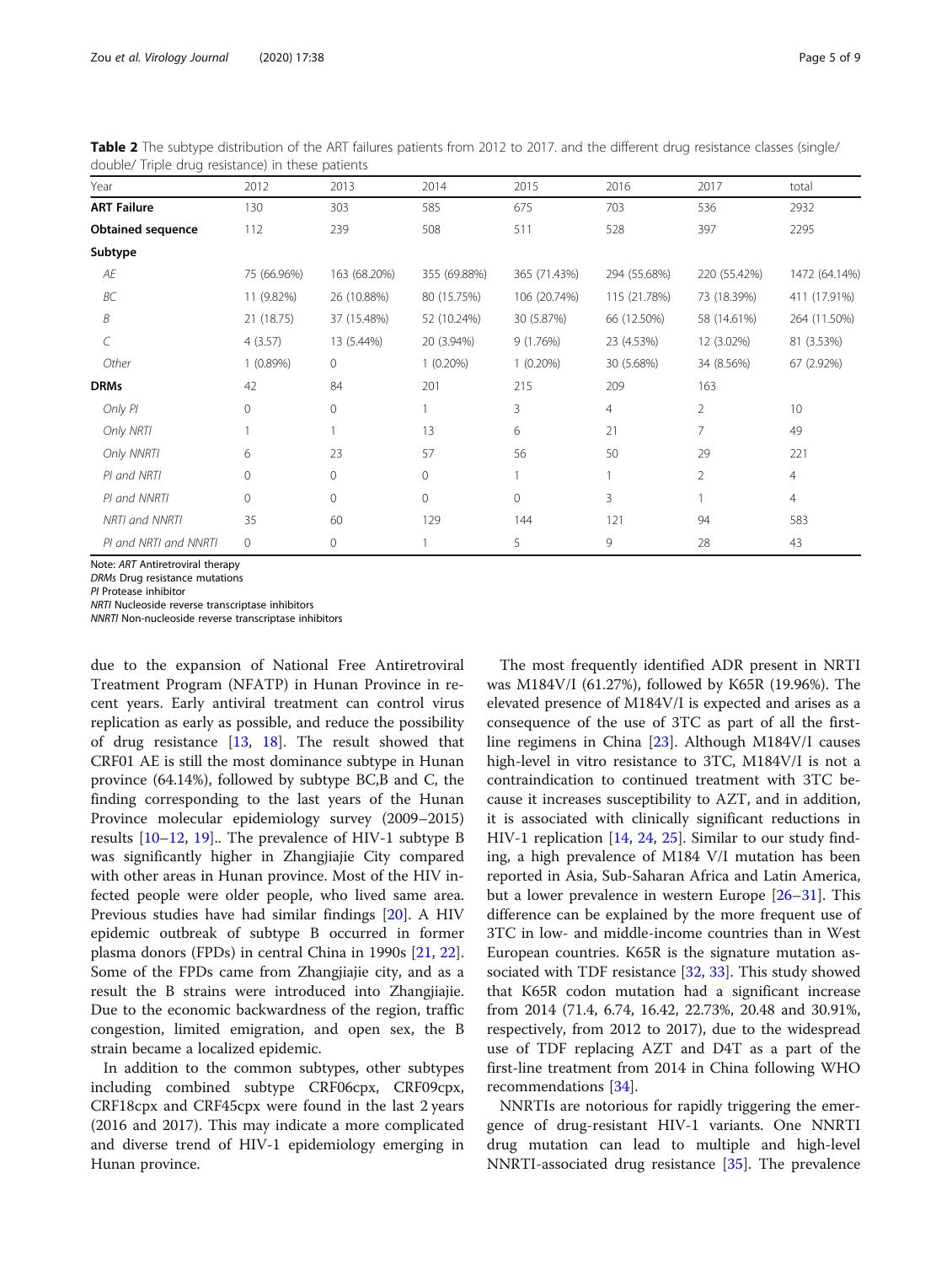|              | 2012<br>$(n = 42)$ | 2013<br>$(n = 84)$ | 2014<br>$(n = 201)$ | 2015<br>$(n = 215)$ | 2016<br>$(n = 209)$ | 2017<br>$(n = 163)$ | Total<br>$(n = 914)$ |
|--------------|--------------------|--------------------|---------------------|---------------------|---------------------|---------------------|----------------------|
| PI           |                    |                    |                     |                     |                     |                     |                      |
| M46I/L       | $\mathbf 0$        | $\overline{4}$     | $\overline{2}$      | $\overline{4}$      | 5                   | $\overline{4}$      | 14 (1.53%)           |
| <b>184V</b>  | $\mathbf 0$        | $\mathbf 0$        | $\mathbf{1}$        | $\mathbf{1}$        | $\mathbb{1}$        | $\mathbf{1}$        | 4 (0.44%)            |
| <b>L76V</b>  | $\mathbf 0$        | $\mathbf 0$        | 1                   | $\mathsf 3$         | 5                   | $\overline{2}$      | 11 (1.20%)           |
| L90M         | $\mathbf 0$        | $\mathbf 0$        | 1                   | $\mathbf{1}$        | $\mathbf{1}$        | $\mathbf 0$         | 3 (0.33%)            |
| F53L         | $\mathbf 0$        | $\mathbf 0$        | $\mathbf 0$         | $\mathbf{1}$        | $\mathbf 0$         | $\mathbb O$         | $1(0.11\%)$          |
| I50IV        | $\mathbf 0$        | $\overline{0}$     | $\mathsf{O}\xspace$ | $\sqrt{2}$          | 0                   | 3                   | 5 (0.55%)            |
| 54           | $\mathbf 0$        | $\mathbf 0$        | $\mathbf 0$         | 3                   | 7                   | 25                  | 35 (3.83%)           |
| <b>V82L</b>  | $\mathbf 0$        | $\mathbf 0$        | $\mathbf 0$         | $\mathsf 3$         | 6                   | 17                  | 26 (2.84%)           |
| <b>NRTI</b>  |                    |                    |                     |                     |                     |                     |                      |
| M184V/I      | 36                 | 53                 | 124                 | 129                 | 118                 | 108                 | 567 (62.04%)         |
| T69S/D/N     | $\mathbf{1}$       | $\mathbf{3}$       | $\overline{4}$      | 15                  | 9                   | $\overline{4}$      | 35 (3.83%)           |
| T215D/S      | 9                  | 16                 | 20                  | 17                  | $18\,$              | $\overline{7}$      | 86 (9.41%)           |
| M41L         | $\sqrt{2}$         | $\overline{7}$     | 10                  | 6                   | 18                  | 16                  | 58 (6.35%)           |
| K70Q/R       | 10                 | 12                 | 21                  | 34                  | 36                  | 26                  | 138 (15.10%)         |
| K65R         | 3                  | 6                  | 33                  | 50                  | 43                  | 51                  | 185 (20.24%)         |
| L210W        | $\overline{4}$     | $\epsilon$         | 6                   | 3                   | 9                   | 5                   | 32 (3.50%)           |
| K70R/E       | 10                 | 13                 | 20                  | 34                  | 36                  | 26                  | 138 (15.10%)         |
| Y115F        | 3                  | $\mathbf{1}$       | 11                  | 17                  | 22                  | 13                  | 66 (7.22%)           |
| L74          | $\mathbf{1}$       | $\overline{2}$     | 11                  | 15                  | $20\,$              | 10                  | 58 (6.35%)           |
| <b>NNRTI</b> |                    |                    |                     |                     |                     |                     |                      |
| K103N/S      | 14                 | 42                 | 85                  | 91                  | 75                  | 76                  | 383 (41.90%)         |
| K101E        | 9                  | 11                 | 22                  | 26                  | 22                  | 17                  | 107 (11.71%)         |
| Y181C        | 11                 | 26                 | 69                  | 64                  | 49                  | 39                  | 257 (28.12%)         |
| 221Y         | 6                  | 12                 | 17                  | 9                   | 16                  | 6                   | 66 (7.22%)           |
| Y188H        | $\sqrt{2}$         | $\overline{7}$     | 14                  | 13                  | 8                   | 10                  | 54 (5.91%)           |
| G190A        | 14                 | 23                 | 53                  | 61                  | 55                  | 37                  | 242 (26.48%)         |
| P225H        | $\overline{2}$     | 5                  | 15                  | 12                  | 8                   | 6                   | 48 (5.25%)           |
| A98          | $\sqrt{2}$         | $\mathbf{3}$       | 12                  | 14                  | 9                   | 10                  | 50 (5.47%)           |
| V108         | 3                  | 10                 | 17                  | 12                  | $17\,$              | 9                   | 68 (7.44%)           |
| V106M/A      | $\overline{2}$     | $\overline{2}$     | 17                  | 37                  | 25                  | 17                  | 100 (10.94%)         |
| L100l        | 0                  | $\mathbf 0$        | $\overline{4}$      | 5                   | 9                   | 3                   | 31 (3.39%)           |
| M230L        | $\mathbf 0$        | $\mathbf{1}$       | 6                   | 11                  | 6                   | $\overline{7}$      | 31 (3.39%)           |

<span id="page-5-0"></span>Table 3 The major acquired drug resistance mutations found in this study. The drug resistance mutations were identified using the Stanford University HIVdb algorithm

Note: HIV drug resistance mutations were identified using the Stanford University HIVdb algorithm ART regimens

of NNRTIs DRMs (91.91%) was higher than NRTIs (74.00%) and PIs (7.44%) in this study. This is due to the fact that NNRTIs have a low genetic barrier to resistance and a single major mutation was often leads to multiple and high-level resistance to NNRTIs drugs [[30,](#page-8-0) [35](#page-8-0), [36](#page-8-0)], which is why the second-line therapy did not include NNRTIs. K103N/S (41.32%) was the most frequently observed resistance mutation in NNRTIs, followed by Y181C(27.83%) and G190A(26.21%), This is a

consequence of the frequent use of NNRTI-based (EFV/ NVP) first-line therapy for more than a decade in China, and these results are similar to the data from low- and middle-income countries [[27,](#page-8-0) [37](#page-8-0)–[39\]](#page-8-0). K103N/S was strongly associated with failure against NVP and EVP. Y181C reduces susceptibility to NVP by > 50-fold and to EFV by 2-fold. G190A caused high-level resistance to NVP and intermediate resistance to EFV and could result in attenuation of the resistance that occurs with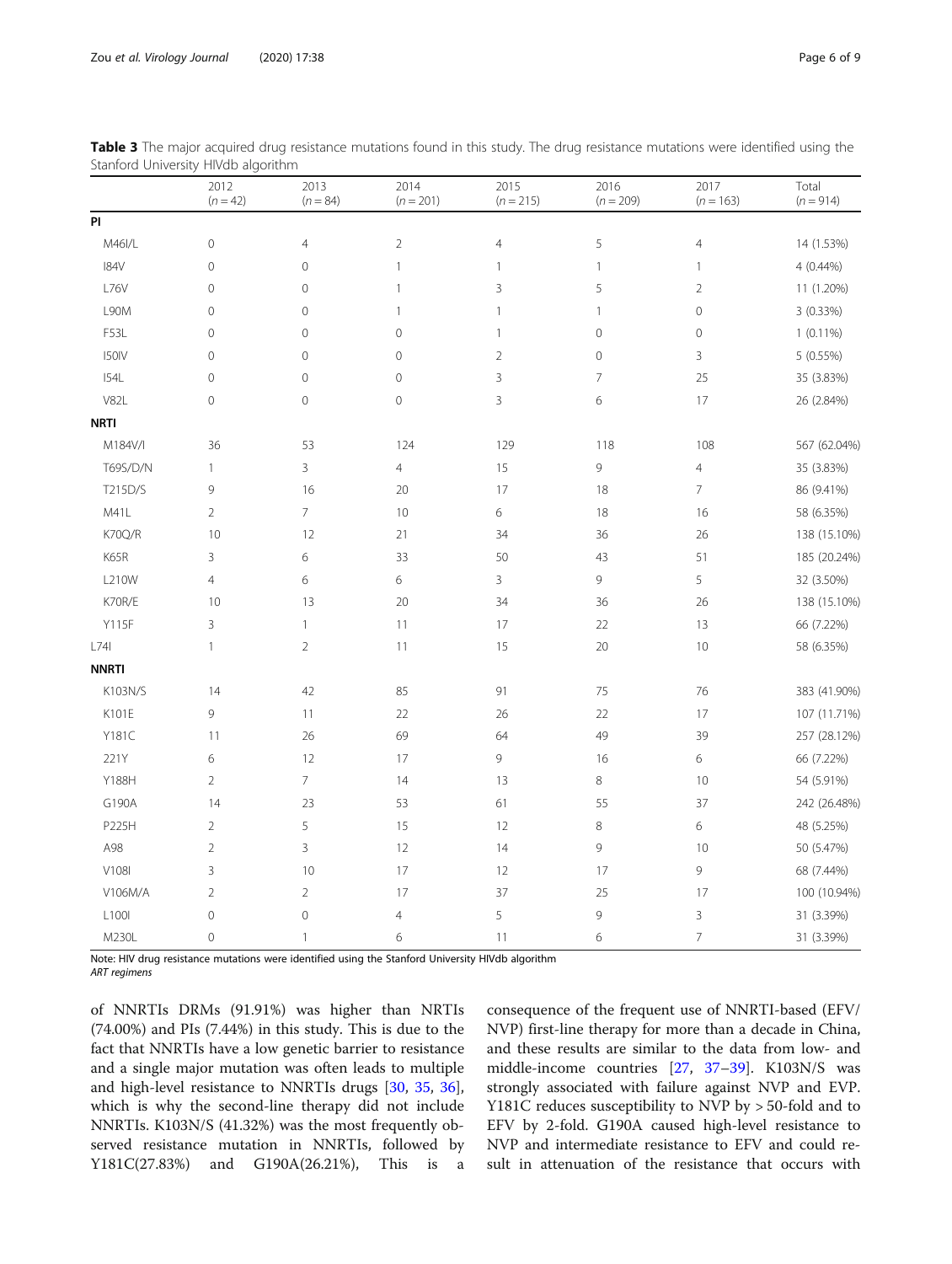| Variable                               | Mutation identified $(n = 914)$ | No mutations identified $(n = 1381)$ | OR           | P    | 95%Cl         |
|----------------------------------------|---------------------------------|--------------------------------------|--------------|------|---------------|
| Gender                                 |                                 |                                      |              |      |               |
| Male                                   | 654                             | 994                                  | 0.95         | 0.68 | $0.76 - 1.20$ |
| Female                                 | 260                             | 387                                  | $\mathbf{1}$ |      |               |
| Age                                    |                                 |                                      |              |      |               |
| $<14\,$                                | 20                              | 12                                   | $\mathbf{1}$ |      |               |
| $15 - 29$                              | 146                             | 224                                  | 0.22         | 0.32 | $0.11 - 4.37$ |
| $30 - 44$                              | 314                             | 461                                  | 0.21         | 0.31 | $0.01 - 4.22$ |
| $45 - 59$                              | 255                             | 374                                  | 0.18         | 0.26 | $0.01 - 3.61$ |
| $\geq 60$                              | 179                             | 310                                  | 0.20         | 0.30 | $0.01 - 4.06$ |
| Regimen                                |                                 |                                      |              |      |               |
| AZT + 3TC + NVP/EFV                    | 468                             | 424                                  | $\mathbf{1}$ |      |               |
| D4T + 3TC + NVP/EFV                    | 102                             | 62                                   | 1.39         | 0.10 | $0.94 - 2.05$ |
| TDF + 3TC + NVP/EFV                    | 287                             | 396                                  | 0.40         | 0.00 | $0.32 - 0.51$ |
| Second line regimens                   | 57                              | 499                                  | 0.08         | 0.00 | $0.06 - 0.11$ |
| Subtype                                |                                 |                                      |              |      |               |
| $\mathsf{AE}$                          | 607                             | 866                                  | $\mathbf{1}$ |      |               |
| BC                                     | 126                             | 285                                  | 0.62         | 0.00 | $0.48 - 0.81$ |
| Β                                      | 103                             | 160                                  | 0.80         | 0.16 | $0.59 - 1.09$ |
| $\subset$                              | 36                              | 45                                   | 1.18         | 0.55 | $0.69 - 2.00$ |
| Other                                  | 42                              | 25                                   | 1.36         | 0.28 | $0.77 - 2.39$ |
| CD4 abs count (cells/mm <sup>3</sup> ) |                                 |                                      |              |      |               |
| $\leq 200$                             | 685                             | 705                                  | 3.16         | 0.00 | $2.55 - 3.91$ |
| > 200                                  | 229                             | 676                                  | $\mathbf{1}$ | 1.00 |               |
| <b>WHO Stage</b>                       |                                 |                                      |              |      |               |
| 1                                      | 449                             | 695                                  | $\mathbf{1}$ |      |               |
| $\vert\vert$                           | 237                             | 358                                  | 0.9          | 0.41 | $0.70 - 1.16$ |
| $\ensuremath{\mathsf{III}}\xspace$     | 129                             | 214                                  | 0.81         | 0.20 | $0.59 - 1.12$ |
| $\mathsf{IV}$                          | 99                              | 114                                  | 1.08         | 0.68 | $0.74 - 1.59$ |
| Route of transmission                  |                                 |                                      |              |      |               |
| <b>BLOOD</b> transmission              | 12                              | 18                                   | $\mathbf{1}$ |      |               |
| PWID                                   | 79                              | 148                                  | 1.02         | 0.96 | $0.42 - 2.50$ |
| <b>MSM</b>                             | 90                              | 128                                  | 1.44         | 0.43 | $0.58 - 3.58$ |
| Heterosexual                           | 676                             | 1024                                 | 1.27         | 0.58 | $0.55 - 2.95$ |
| Vertical transmission                  | 21                              | 13                                   | 0.49         | 0.64 | $0.02 - 9.80$ |
| Unknown                                | 36                              | 50                                   | 1.32         | 0.58 | $0.50 - 3.49$ |
| Recently 7 days number of doses missed |                                 |                                      |              |      |               |
| 0                                      | 369                             | 866                                  | $\mathbf{1}$ |      |               |
| $\geq$ 1                               | 545                             | 515                                  | 2.94         | 0.00 | $2.38 - 3.63$ |
| Symptoms in recent three months        |                                 |                                      |              |      |               |
| No                                     |                                 |                                      | $\mathbf{1}$ |      |               |
| Yes                                    |                                 |                                      | 1.48         | 0.00 | $1.18 - 1.85$ |

<span id="page-6-0"></span>

| Table 4 Nine potential risk factors were considered the association with incidence of HIV-1 DRMs among participants experiencing |  |  |  |  |
|----------------------------------------------------------------------------------------------------------------------------------|--|--|--|--|
| treatment failure                                                                                                                |  |  |  |  |

Note: OR Odds ratio;

CI Confidence interval

P-Values in bold are statistically significant at the 0.05 significance level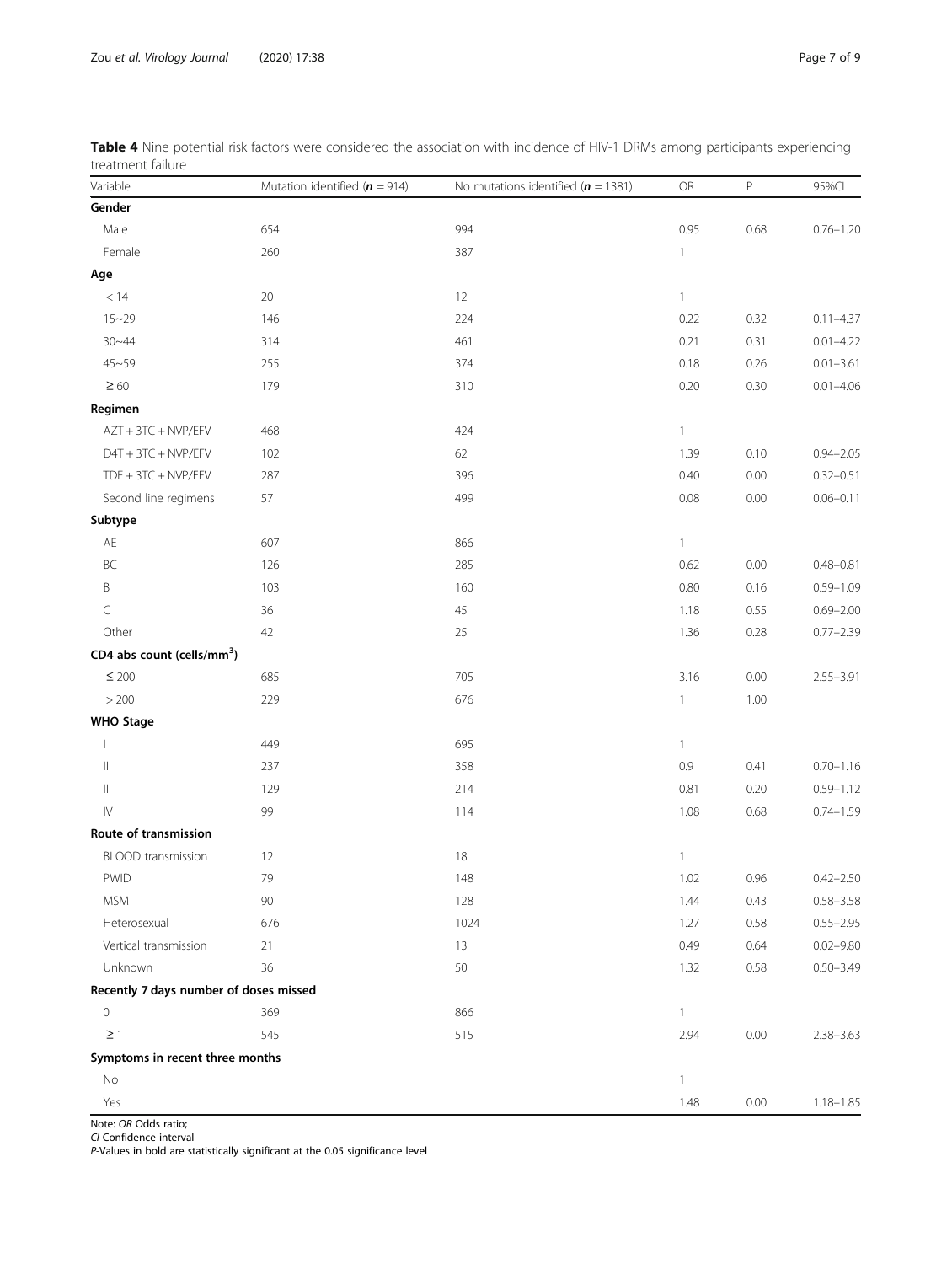K103N alone, and G190A had a higher frequency (83.47%) of drug resistance in the HIV-1 CRF 01AE subtype in this study.

The overall rate of resistance to PIs was low (7.44%) in our study. This might be explained by the low PI coverage in China as a second-line regimen; and since PIs have a much higher barrier to resistance, patients receiving PI-based regimens are less likely to develop resistance. Our study results showed increasing trends in PIs mutations year by year from 2012 to 2017(from 0 to 8.31%), associated with the increasing use of second-line regimens in recent years. Therefore, it is advisable to include surveillance of PIs mutation in the coming years.

Our study results revealed that the patients' low-level CD4 count ( $\leq$ 200 cells/mm<sup>3)</sup>, clinical symptoms and bad medication compliance (missing drugs) could more easily lead to HIV-1 drug- resistance mutation among participants experiencing treatment failure. These phenomena are a reminder that monitoring resistant strains using CD4 counts and clinical symptoms in the course of ART as well as evaluating patients' therapy compliance are very important. TDF has been commonly used as the first-line regimen since 2014, and LPV/r has always been used as the second-line regimen. The regimens containing TDF or LPV/r resulted in less drug resistance compared with AZT-contained ARVs because they were not used as much as AZT in Hunan Province. But this study result showed that the PI related mutation had an tendency to increase year by year from 2012 to 2017. This means that in the future we should pay more attention to second-line regimens drug resistance surveillance.

Several limitations of this research should be noted. First, in this study we focused on PI- and RT-associated mutations as the most commonly used ARV classes in Hunan province up to 2017. However, some patients have used integrase inhibitor drugs at their own expense in recent years, and the picture of integrase-associated DRMs remains blank and warrants further study. A second deficiency in our research is that a moderate proportion of subjects did not return for cd4 count or viral load monitoring, and the surveillance frequency of HIV virus load (VL) was relatively low (free VL testing once a year) due to local government policy, all of which may have reduced our power to detect associations between ADR and virologic outcome.

# Conclusions

In contrast with our previous research, we focused on HIV ADR in Hunan Province during the last 6 years of this study. Although free antiviral therapy has been widely practiced in Hunan Province for more than 15 years, the prevalence of HIV-acquired resistance in Hunan Province is at a low-level. However, the resistant

strains are common among those with viral suppression failure. Therefore, long-term and continuous surveillance of HIV ADR in ARV patients is necessary.

#### Abbreviations

3TC: Lamivudine; ABC: Abacavir; ADR: Acquired drug resistance; ADR: Acquired drug resistance mutations; ART: Antiretroviral therapy; AZT: Zidovudine; D4T: Stavudine; DR: Drug resistance; DRMs: Drug resistance mutations; EFV: Efavirenz; HAART: Highly active antiretroviral therapy; LPV/ r: Lopinavir/ritonovir; NVP: Nevirapine; NVP: Nevirapine; PLWH: People living with HIV; RAL: Raltegravir; TDF: Tenofovir; TDR: Transmitted drug resistance; VF: Virological failure; VL: Virus load

#### Acknowledgments

This work was supported by a grant from Natural Science Foundation of Hunan Province, China. (2018JJ6100). We would like to thank Jun Liu, Guangdong province Centers for Disease Control and Prevention (CDC) and Jun Li, Shanghai Minhang district CDC for the help of data analysis.

#### Authors' contributions

Xiaobai Zou: Writing the paper, performance of experiment, data analysis and submitting paper. Jianmei He: Writing the paper and data analysis. Jun Zheng: data analysis and review the manuscript. Roberta Malmgren: review the manuscript. Weisi Li: Data analysis. Xiuqing Wei: Data collection. Guoqiang Zhang: Performance of experiment. Xi Chen: Conceived and designed the experiments, reviewed the manuscript and submit it. The author(s) read and approved the final manuscript.

#### Funding

This study was funded by Natural Science Foundation of Hunan Province, China. (2018JJ6100) and National Science and Technology Major Project of China (2017ZXl0201101002009).

#### Availability of data and materials

The datasets during and/or analyzed during the current study available from the corresponding author on reasonable request.

#### Ethics approval and consent to participate

The research protocol, approved by the relevant institutional review boards or independent ethics committees, was conducted in accordance with standards for the protection of patient safety and welfare and in compliance with Good Clinical Practices and the principles of the Declaration of Helsinki and its amendments. According to "National Free AIDS ARV guidelines" (China), all participants who receive treatment from AIDS ARV supported by the Chinese government must have viral load testing and genotypic testing, which will be used for this study. Verbal informed consent is given to the doctors at the clinical sites who are responsible for the AIDS patients, and the patients' names were kept on a list with the doctors' signature. The study and the verbal consent procedure were approved by the Ethical Committee of Hunan Provincial Center for Disease Control and Prevention (ethical approval number: 201801).

#### Consent for publication

Not applicable.

#### Competing interests

The authors declare that they have no competing interests.

#### Author details

<sup>1</sup>Hunan Provincial Center for Disease Control and Prevention, No.450 Section 1 Furongzhong middle Road, Kaifu District, Changsha 410005, Hunan Province, China. <sup>2</sup>University of California at Los Angeles, 405 Hilgard Avenue Los Angeles, CA 90095, USA. <sup>3</sup>Hunan Science and Technology Information Institute, No.59 Bayi Road Furong District, Changsha 410001, Hunan, China.